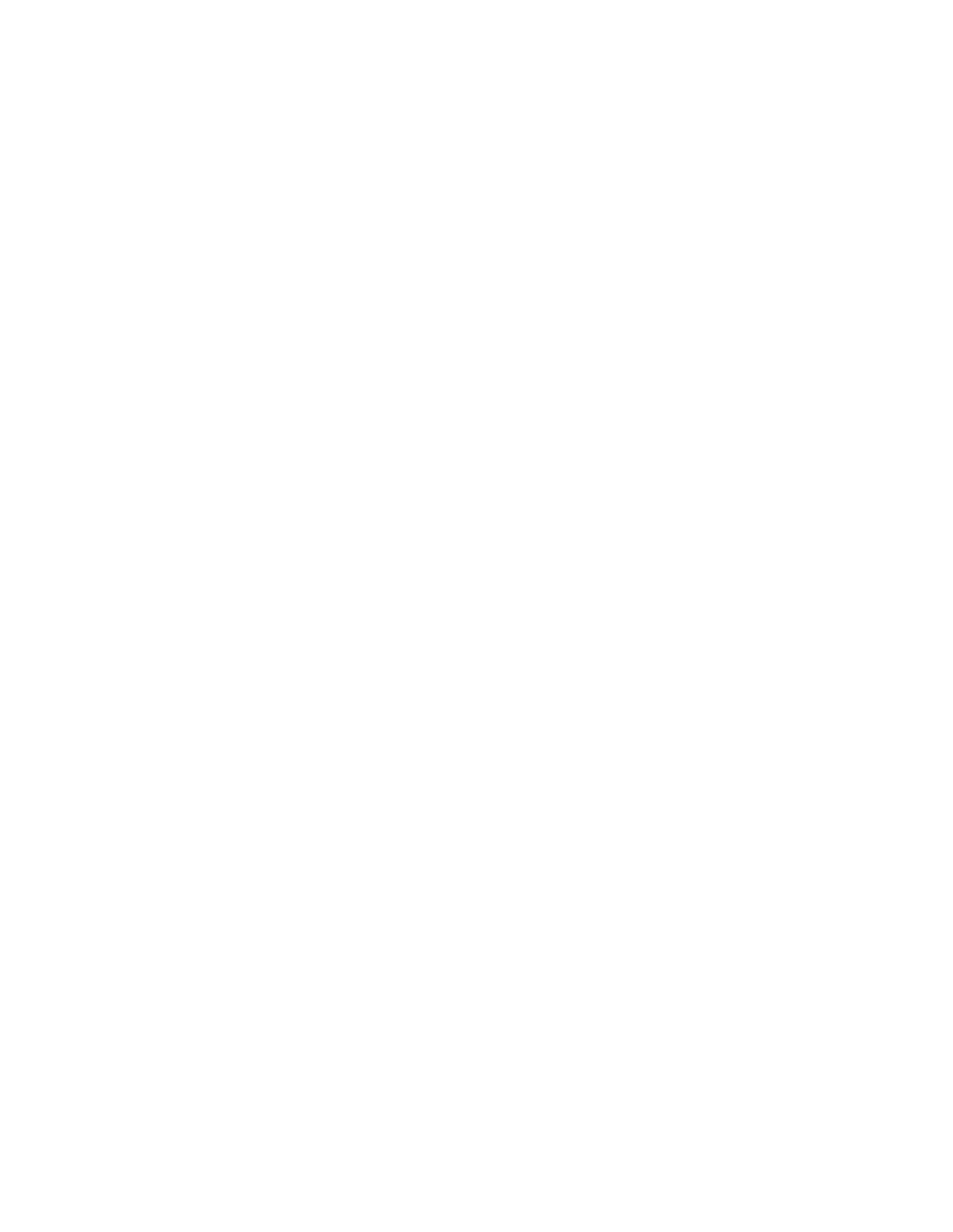## <span id="page-2-0"></span>**301 INTRODUCTION**

Provisions for adequate drainage are necessary to preserve and promote the general health, welfare, and economic well‐being of the region. Drainage is a regional feature that affects all governmental jurisdictions and all parcels of property. This characteristic makes it necessary to formulate a program that balances both public and private involvement. Overall coordination and master planning must be provided by various government entities, but drainage planning must be integrated on a regional level.

When planning drainage facilities, certain underlying principles provide direction for the effort. These principles are made operational through a set of policy statements. The application of the policy is in turn facilitated by technical criteria and data. When considered in a comprehensive manner, on a regional level with public and private involvement, drainage facilities are provided in a manner that will enhance the general health and welfare of the region, ensure optimum economic and social relationships, and avoid uneconomic water losses and disruption of raw water delivery.

# **302 DEVELOPMENT AND PLANNING**

Drainage is a component of development, and drainage facilities must be planned alongside develop‐ ment. Drainage planning should consider local and regional systems. Drainage planning considerations are discussed in depth in Section 400 Planning.

the control of the control of the control of the control of the control of *The policy of Boulder County shall be to consider storm drainage as an integral component of development and to require storm drainage planning for all development to include the allocation of space for drainage facilities.* 

Storm drainage can be a regional phenomenon and may not respect jurisdictional boundaries. Planning must emphasize jurisdictional cooperation, when appropriate, to accomplish mutually beneficial goals.

*The policy of Boulder County shall be to pursue a jurisdictionally unified drainage effort to ensure an integrated plan, where applicable and appropriate.*

Because drainage boundaries are not jurisdictional and new development cannot plan for the entire county, the county should take the lead role and encourage preparation of drainage master plans.

*The policy of Boulder County shall be to encourage the development of detailed regional drainage master plans that will set forth site requirements for new development and identify the required public improvements. Master plans shall be prepared and adopted.*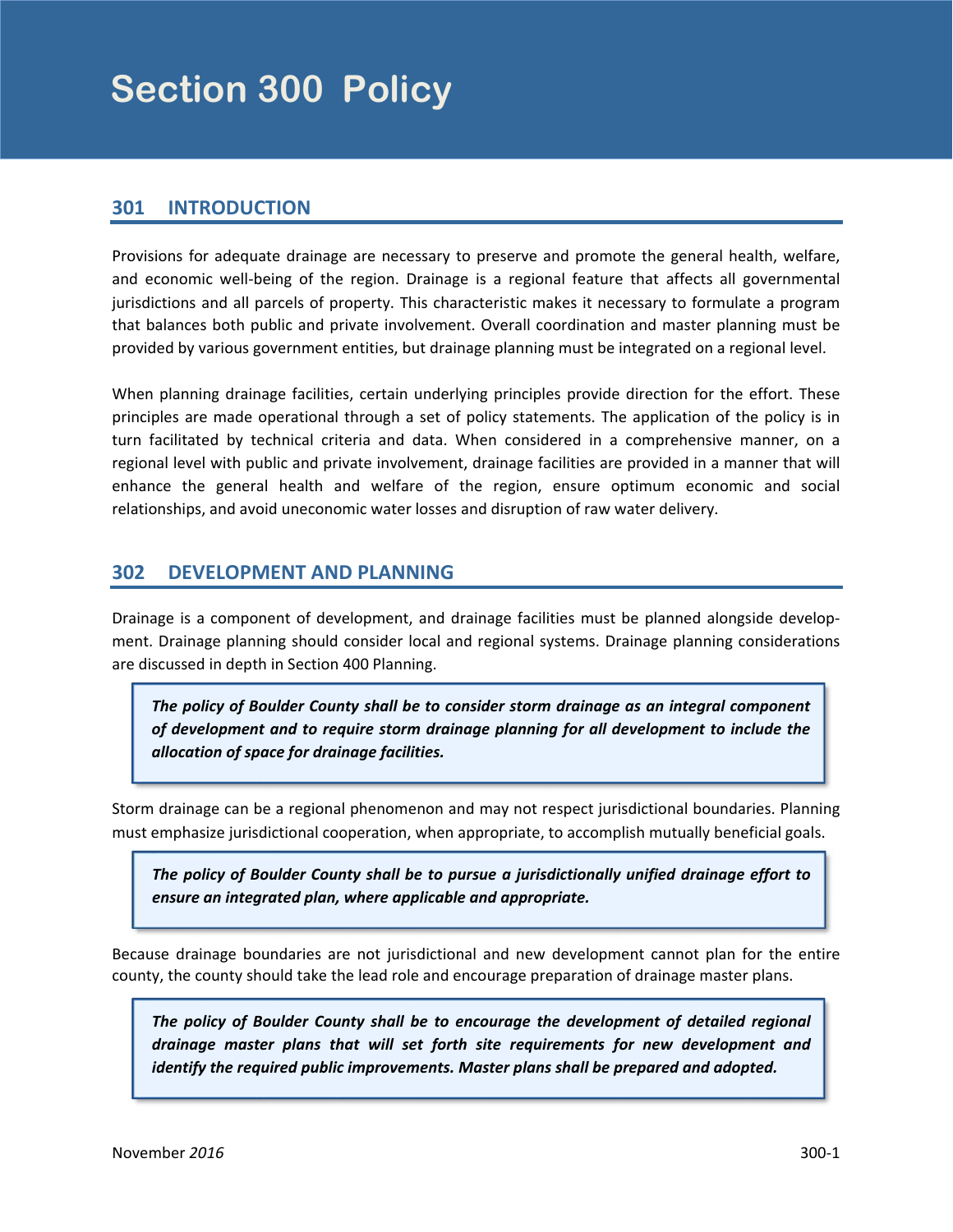## <span id="page-3-0"></span>**303 MULTIPURPOSE RESOURCE**

Every community has competing demands for space and resources. Stormwater and drainage facilities should be managed and developed to serve as many uses and to provide as much benefit as is practicable at any given location. Examples of this include incorporating boatable drops, ecological design concepts, and space for trails into open channel design. It may also include constructing soccer fields within a floodplain where other development is not permitted or converting a landscaped area to a rain garden to treat water quality.

*The policy of Boulder County shall be to consider stormwater runoff as a resource that should be incorporated into the community as a recreational, social, environmental, and aesthetic resource with multiple possible uses consistent with adopted plans.*

# **304 TECHNICAL CRITERIA**

The design criteria presented in this MANUAL represent the values and priorities of Boulder County with regard to stormwater management. The criteria are intended to establish guidelines, standards, and methods for effective planning and design. These criteria will be revised and updated as necessary to reflect advances in best practices in the field of urban water resources management and changes within Boulder County.

*Boulder County requires all storm drainage facilities be planned and designed in accordance with the criteria set forth in this MANUAL, including referenced technical design documents, as amended.*

Many of the criteria in this MANUAL refer to the major and minor storm or the major and minor storm runoff events.

*The major storm shall be the rainfall event having a 1 percent chance of occurring in any given year, also known at the 100‐year event. The minor storm shall be the rainfall event having a 20 percent chance of occurring in any given year, also known as the 5‐year event.*

### **305 RAW WATER AND WATER RIGHTS**

Storm drainage infrastructure should be designed and developed so as not to interfere with existing water rights or affect the value, quality, and use of the water. Existing drainageways and storage facilities are often intertwined within the system of water rights in Colorado. This relationship must be addressed to preserve the integrity of water rights.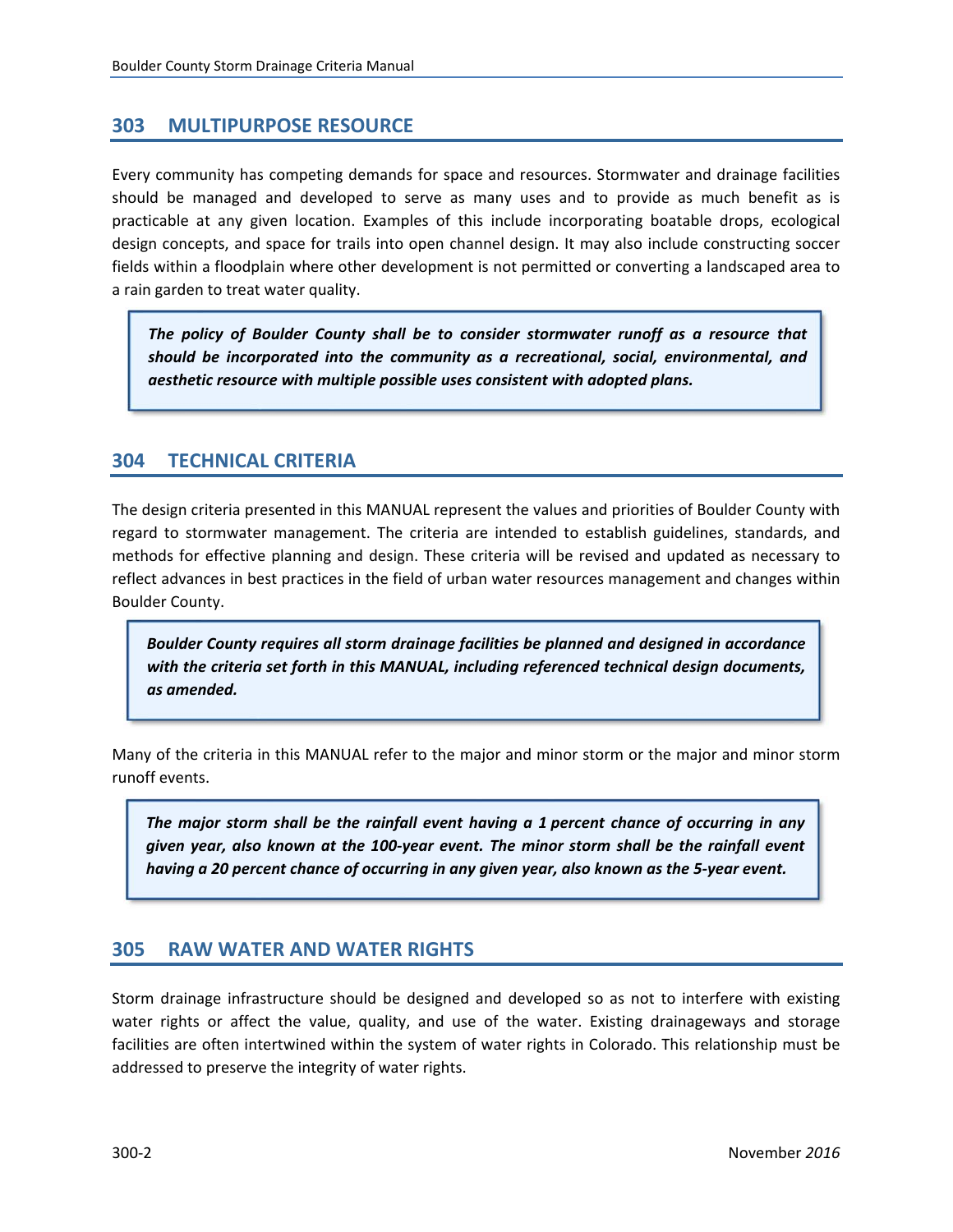<span id="page-4-0"></span>*The policy of Boulder County shall be to recognize existing and potential future water rights and to include the interrelationship of water rights and stormwater management in the planning and design of the proposed drainage facility.*

Many ditches and reservoirs that provide raw water for drinking and non‐potable irrigation are located within Boulder County. These ditches and reservoirs historically intercepted runoff from rural or agricultural areas that were highly pervious, generally without major problems. With development, runoff pollution, rates, volumes, and frequencies have all increased and raw water facilities can no longer be used as drainage facilities.

Raw water ditches should not be used as basin boundaries. Ditches will generally be flowing full or near full during large storms, and tributary runoff will flow across the ditch.

*The policy of Boulder County shall be to require drainage analysis to assume that no raw water ditch intercepts storm runoff from any basin above it, and that that all area above raw water ditches is tributary to the area downstream of the ditches. Raw water ditches shall not be assumed or relied upon to convey stormwater runoff.*

If new development will alter existing patterns of storm drainage into raw water ditches or reservoirs by increasing flow rates or volumes, or by changing water quality or points of concentration, the written consent from the reservoir or ditch owners (individuals and/or company) shall be submitted with the development application. The change in runoff discharge into a raw water ditch shall only be approved if it is consistent with an adopted master drainage plan, approved by the reservoir or ditch owner(s) in writing, and in the county's best interest.

If raw water ditches cross major drainageways within a developing area, the developer shall be required to design, obtain approval from ditch owner(s), and construct appropriate structures to separate peak storm runoff from ditch flows.

# **306 ROADWAYS**

The design of roadways and drainageways with respect to each other must balance public safety and convenience with fiscal responsibility. Section 900 discusses allowable roadway encroachment and overtopping by stormwater during design events for various roadways classifications within the county.

*Boulder County recognizes that during major storm events, roadways may experience overtopping for some period of time, and may not be available for travel. It is the policy of the county to construct a resilient transportation system so that when overtopping subsides, the infrastructure will be available for safe travel.*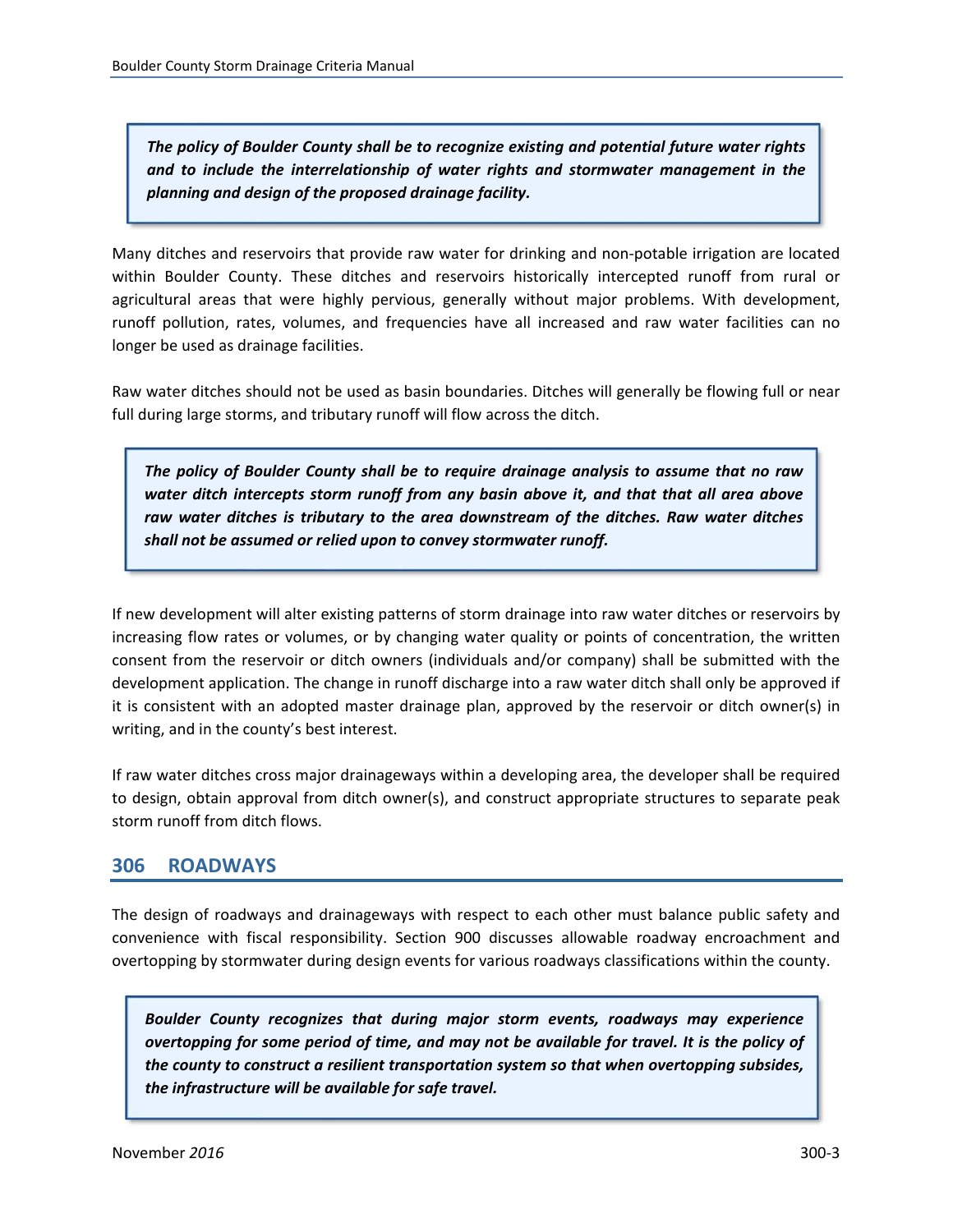<span id="page-5-0"></span>All roadways in Boulder County shall be evaluated with respect to stormwater runoff in accordance with the criteria in this MANUAL; specifically, Section 900 Roadways and Section 1000 Culverts and Bridges, shall apply to all roadways, including all private access roads, whether in the public right‐of‐way or not.

*The policy of Boulder County shall be that all private access shall meet the criteria of this MANUAL.*

# **307 ECOLOGICAL DESIGN**

Ecological design, especially in channel restoration, has numerous public and environmental benefits when applied in an appropriate location. Ecological design components can be incorporated into almost all traditional engineering projects, but the design approach must balance ecological function with the need for channel stability.

*The policy of Boulder County is to promote ecological design. The potential for every channel restoration project to include ecological components shall be discussed with the county during project planning. Ecological design will be incorporated.*

### **308 SUMP PUMPS**

Many homes and structures in the county have sump pumps located below the basement floor elevation that help to keep water out of the structures' basements. Shallow groundwater can result in consistent sump pump discharges to the ground surface. These flows can become problematic when there are not established locations for the sump pumps to discharge.

Locations that are not acceptable for sump pump discharge include sanitary sewers, privately owned adjacent property (without written permission), sidewalks, and curb and gutter sections. The county considers discharge of sump water to county roads to cause harm. Discharge to roadways will not be permitted. Acceptable locations include existing drainageways, existing public stormwater conveyance facilities excluding curb and gutter sections, and adjacent property with written approval from the owner. Discharge to raw water ditches or reservoirs as described in section 305 is allowable with the written permission of the facility owner(s). All sump discharge water must be free of all pollutants, including, but not limited to, solvents, pesticides, oil, and grease.

Where no acceptable location is immediately available, a pathway must be constructed to convey the sump discharge to the nearest acceptable location. This pathway may be constructed above ground as a roadside ditch or underground as a trenched pipeline. Boulder County must be consulted and approve of all sump drainage outfall construction that is located within county right‐of‐way. Written consent must be obtained from any raw water ditch or reservoir owner into which sump discharge is conveyed.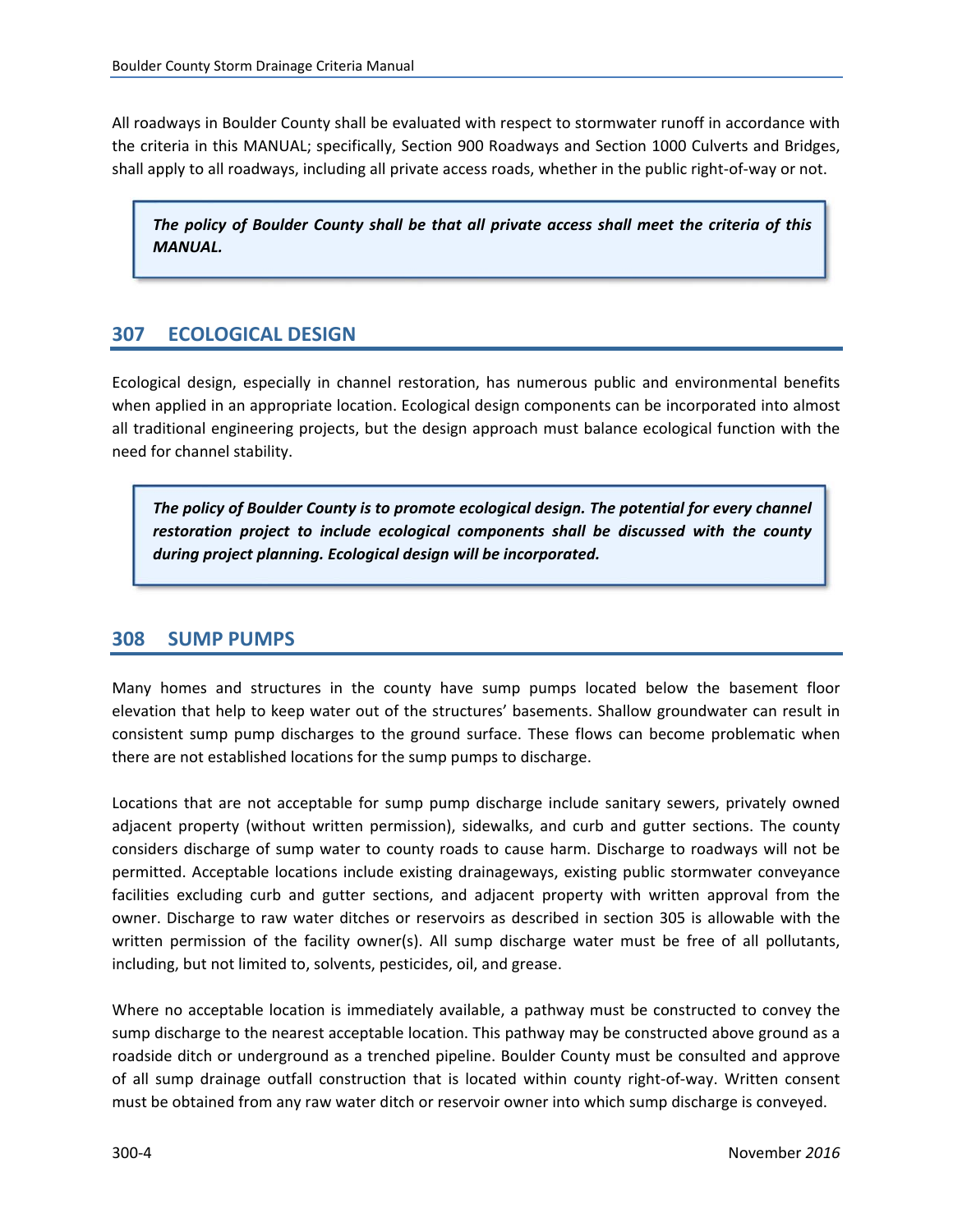# <span id="page-6-0"></span>**309 FLOODPLAIN MANAGEMENT**

The county has adopted floodplain regulations that set forth the purpose, restrictions, and requirements for development within the regulatory floodplain. These regulations can be found in the CODE and are not repeated herein. They are considered policy for this MANUAL.

*The policy of Boulder County regarding floodplain management shall be as set forth in the adopted floodplain regulations in the most recent version of the Boulder County Land Use Code and in the State floodplain regulations.*

The floodplain regulations apply to all areas within the Floodplain Overlay District as defined in the most recent version of the CODE. There are specific provisions for the floodway, the flood fringe, and floodproofing. Floodplain regulations are discussed further in Section 1400 Environmental and Regulatory Permitting.

The Colorado Water Conservation Board issued *Rules and Regulations for Regulatory Floodplains in Colorado* (State floodplain regulations) on November 17, 2010. They can be found online (*http://www.casfm.org/papers/Colorado\_Floodplain\_Rules\_and\_Regs\_11‐17‐2010\_Adopted.pdf*) or via an internet search of "rules and regulations for regulatory floodplains in Colorado."

# **310 DETENTION**

Local detention can reduce increased runoff rates caused by development to runoff rates that are closer to the historical or predevelopment rates. Regional detention can provide an even larger benefit by controlling a greater volume of storm runoff.

*The policy of Boulder County is to require all new development and redevelopment to provide full‐spectrum detention as set forth in Section 1200 Detention and Permanent Water Quality of this MANUAL.*

# **311 WATER QUALITY**

Stormwater runoff from developed areas is usually of poor quality. Pollutants in urban runoff may consist of all kinds of trash and debris, chemicals and salts from winter ice control, pesticides, herbicides, fertilizers, and bacteriological pollutants. Pollutants in rural runoff may include sand and silt, fertilizers, and bacteriological pollutants. Industrial runoff pollutants may consist of silts, oils, salts, and other chemicals.

*The policy of Boulder County is to require all new development and redevelopment to provide permanent water quality treatment as set forth in Section 1200 Detention and Permanent Water Quality of this MANUAL.*